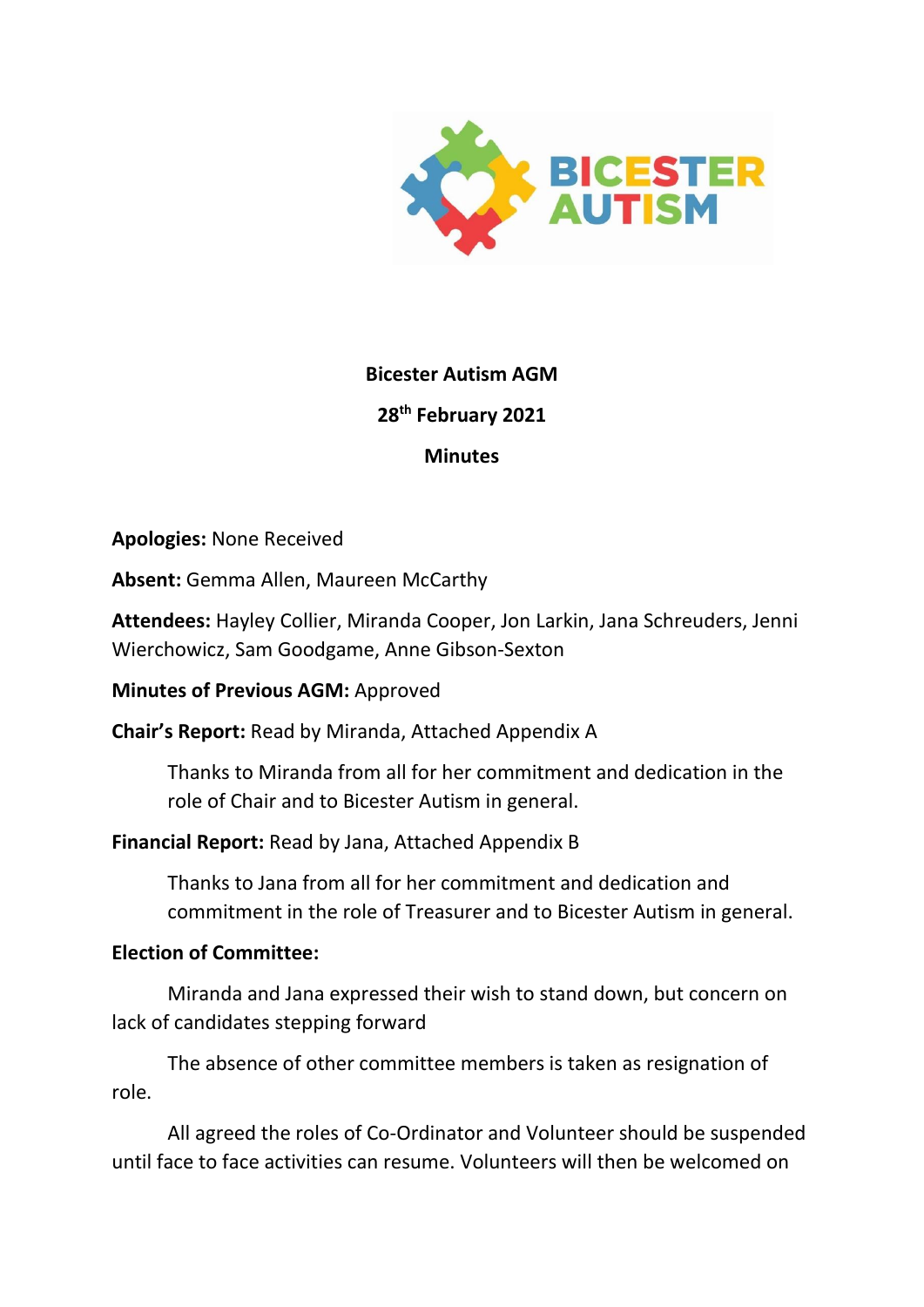an event by event basis to avoid anyone feeling that they are making more commitment than they feel comfortable with.

Hayley and Jenni stood for the role of secretary.

The various roles and options for sharing responsibilities were discussed by the attendees. Hayley expressed reservations regards taking on the role of chair, In the absence of any other candidates Hayley kindly agreed to do so to relieve Miranda. Hayley will incorporate some of the traditional secretary role into the new chair position.

A new role of immediate past chair was proposed, the purpose of which would be to act as advisory to the new chair and committee. Miranda is proposed for this role.

Jenni offered to stand wherever she could help. A combined role of Treasurer and the remaining Secretary functions was proposed for which Jenni stood.

Election result was as follows:

- **Chair, Hayley Collier:** In favour, unanimous
- **Immediate Past Chair, Miranda Cooper:** In favour, unanimous
- **Secretary / Treasurer, Jenni Wierchowicz:** In favour, unanimous.

Resignation accepted from Jana and Miranda with the groups best wishes.

New committee to meet shortly to plan for the year.

### **Policy Acceptance:**

- Child Protection Policy No change. All Agree.
- Constitution No change. All Agree.
- Profit and Loss No change. All Agree.

# **A.O.B**

The move from whats app to facebook members group is completed. Reasoning for this is as follows: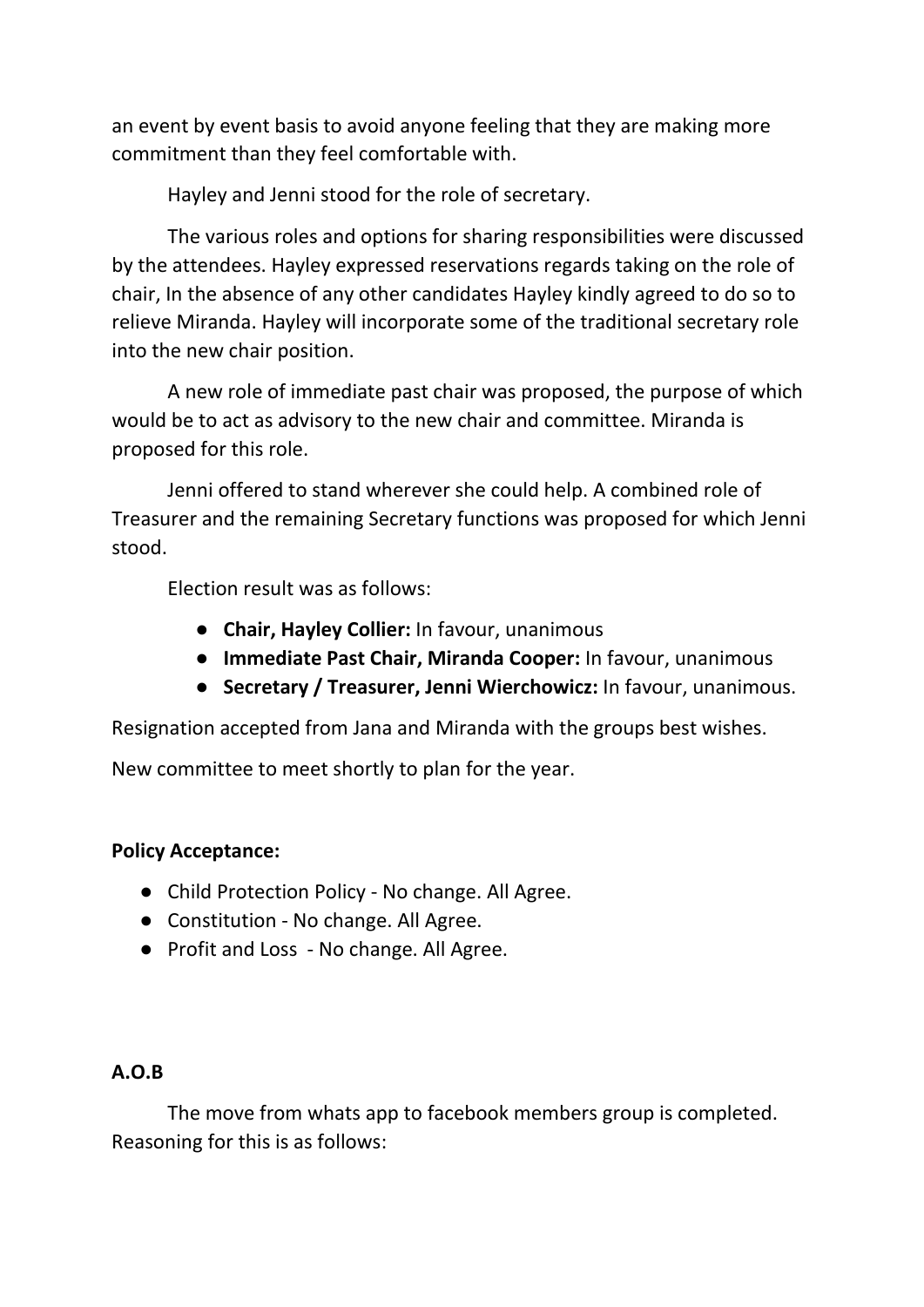- Ease of tracking who is posting, ensuring no one with concerns or need is missed
- Safeguarding, all members need to be registered
- $\bullet$  Ease of finding information all information can be linked to a relevant post

We will have a grace period for people to register for membership. Reminders are being regularly posted. All those not registered as members will be removed, with notice, in a few weeks.

All agreed that this does not prevent the setting up of whats app groups between members but that these should not be associated to Bicester Austism as the committee is unable to monitor.

It was discussed that this has not been popular with all members, but agreed that this is a positive step forward in improving communication within the group.

## **Meeting Closed:** 12:20

## **Appendix 1: Chair's Report**

### **Chair's Report February 2021**

Chair: Miranda Cooper Secretary: Gemma Allen Treasurer: Jana Schreuders

This AGM for Bicester Autism covers the period between February 2020 to February 2021. Bicester Autism is run by a group of volunteers who all have a child or family members with autism and work. They give up their time for free and I would like to take this opportunity to say thank you for all your hard work. There is a lot of organisation that goes on behind the scenes, so that we may run all our events and social media.

Our membership numbers have continued to grow over the last 12 months and have over 250 families on our database. Pre-COVID we were running a variety of regular events: Coffee and Chat, Pub Night, Soft play, bowling, and a range of holiday events: Pool, swimming, yoga, Halloween activities, Clip n Climb, Backwards Bingo night, meet Santa and a summer fete. This, unfortunately, stopped in March 2020 when we went into our first lockdown. Like everyone, we have had to go online which does not work for all our members. As a support group, we may meet in person with up to 15 people, but it was decided with the numbers of COVID cases continuing to rise that it was not sensible. 

The pandemic has highlighted a few difficulties for us, firstly that we all seem to have less time rather than more, how important this group is to our users regarding information and that our social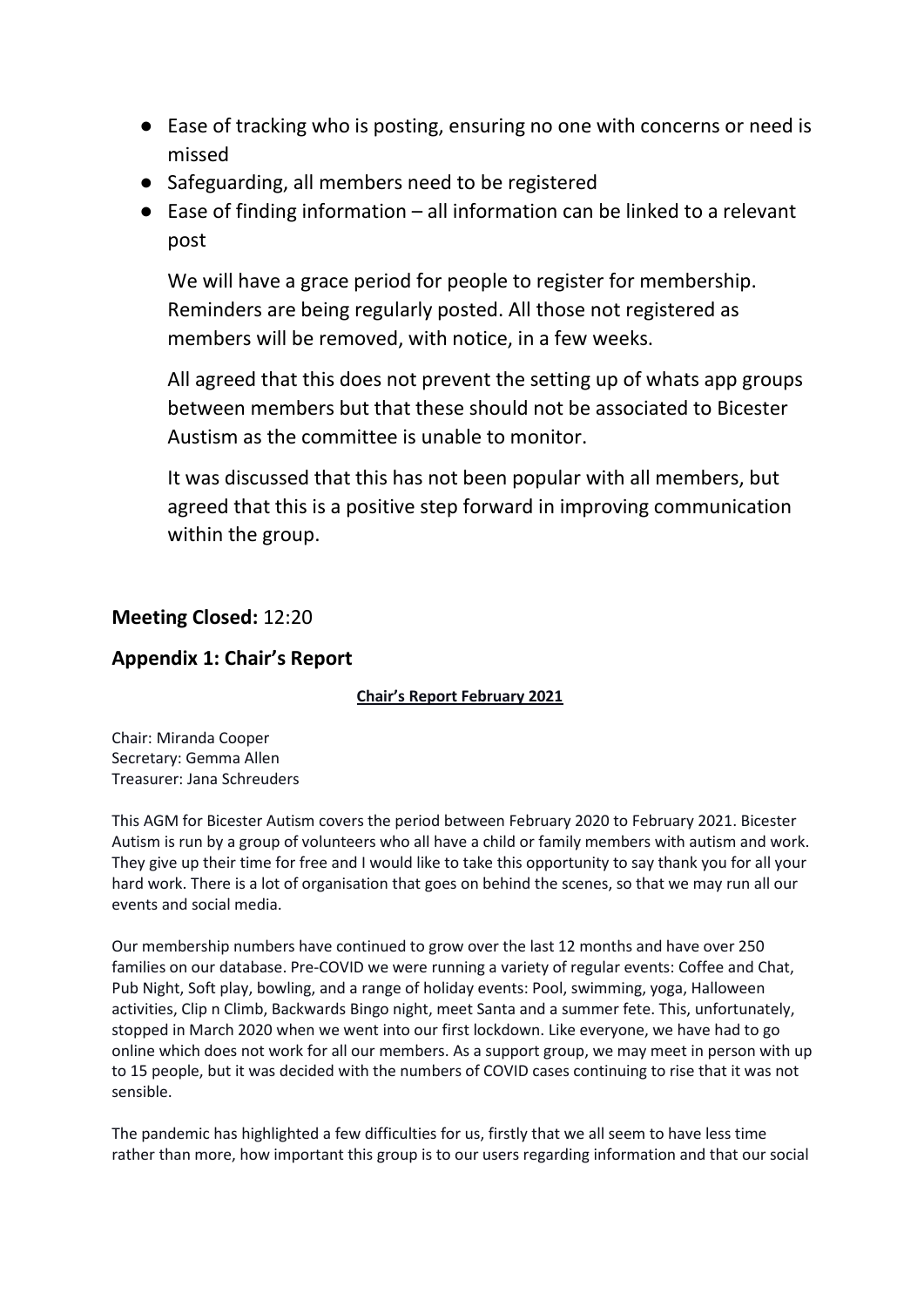media platforms are very time-consuming. This led to the decision by the committee who monitor them to combine them into just one, Facebook which has helped us greatly.

We still have money from Bicester Village Making a Wish Foundation and our fundraising to use (see Treasure's report). Originally the plan was to use part of this funding to put on activities to support siblings, a silence firework event, and more training. This however should be reviewed post-COVID with an UpToDate survey and explore whether it is still possible for Bicester Autism to sustain its level of services that it has provided. Unlike most organisations that provide free support services and activities, we are run by volunteers who provide their time at no cost.

I would like to say thank you to Jana, Treasurer who has been supporting this group for over 6 years and has wanted to step down since last year, as well as myself. My resignation has still not been accepted by our Committee. I have very much enjoyed being part of the journey of Bicester Autism and made some great relationships along the way.

Yours,

Miranda Cooper Chair

### **Appendix 2: Financial Report**

### **Finance Report AGM 2021**

### **Finance review 16th January till 28th February 2020**

This report is shorter than normal as we have not been able to run our main activities and no fundraising took place.

Money in the bank: Community Account £805.07 Bicester Village £1470.59

Our running costs for this year: Zoom, £115.12 Substituted Hidden Disabilities merchandise, £476.23 One holiday event pre-lock down, £35 Coffee and Chat, £5 Website, £14.39 Insurance, £105

Monies of approximately, £150 for basic cost per year for insurance and the website will need to be put aside for the future to run our events.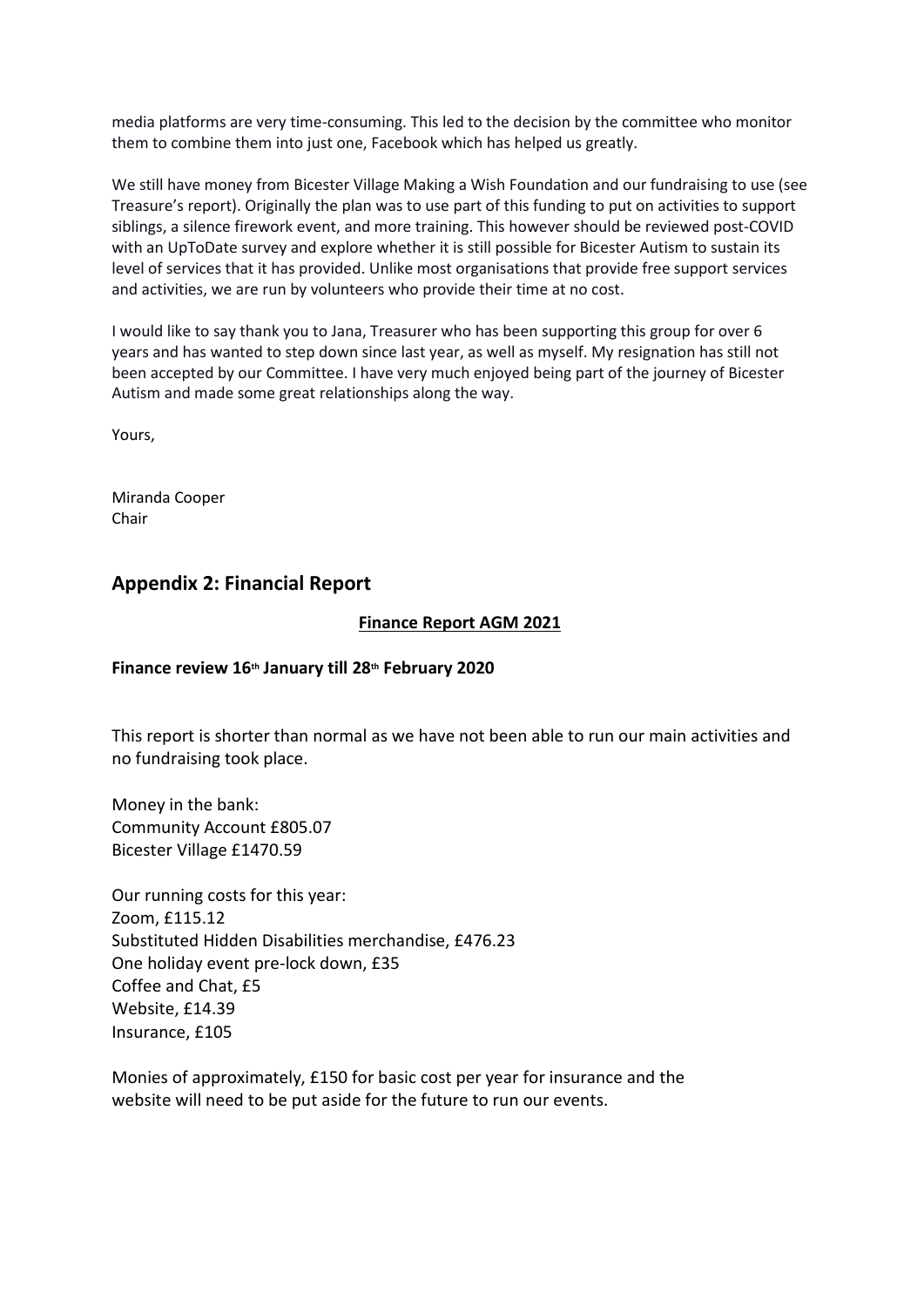Yours,

Jana Schreuders Treasurer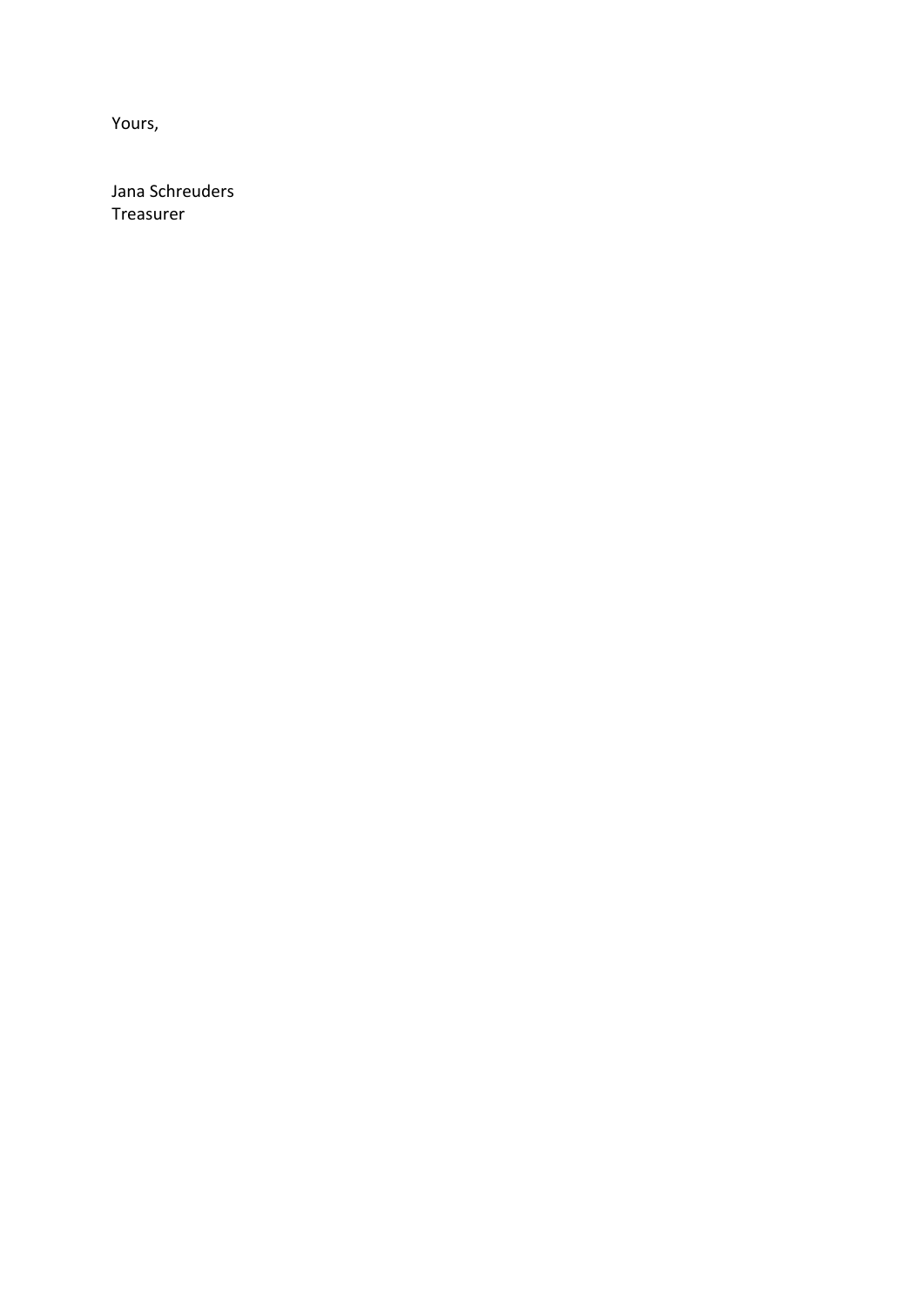

**Chair's Report February 2021**

Chair: Miranda Cooper Secretary: Gemma Allen Treasurer: Jana Schreuders

This AGM for Bicester Autism covers the period between February 2020 to February 2021. Bicester Autism is run by a group of volunteers who all have a child or family members with autism and work. They give up their time for free and I would like to take this opportunity to say thank you for all your hard work. There is a lot of organisation that goes on behind the scenes, so that we may run all our events and social media.

Our membership numbers have continued to grow over the last 12 months and have over 250 families on our database. Pre-COVID we were running a variety of regular events: Coffee and Chat, Pub Night, Soft play, bowling, and a range of holiday events: Pool, swimming, yoga, Halloween activities, Clip n Climb, Backwards Bingo night, meet Santa and a summer fete. This, unfortunately, stopped in March 2020 when we went into our first lockdown. Like everyone, we have had to go online which does not work for all our members. As a support group, we may meet in person with up to 15 people, but it was decided with the numbers of COVID cases continuing to rise that it was not sensible.

The pandemic has highlighted a few difficulties for us, firstly that we all seem to have less time rather than more, how important this group is to our users regarding information and that our social media platforms are very time-consuming. This led to the decision by the committee who monitor them to combine them into just one, Facebook which has helped us greatly.

We still have money from Bicester Village Making a Wish Foundation and our fundraising to use (see Treasure's report). Originally the plan was to use part of this funding to put on activities to support siblings, a silence firework event, and more training. This however should be reviewed post-COVID with an UpToDate survey and explore whether it is still possible for Bicester Autism to sustain its level of services that it has provided. Unlike most organisations that provide free support services and activities, we are run by volunteers who provide their time at no cost.

I would like to say thank you to Jana, Treasurer who has been supporting this group for over 6 years and has wanted to step down since last year, as well as myself. My resignation has still not been accepted by our Committee. I have very much enjoyed being part of the journey of Bicester Autism and made some great relationships along the way.

Yours,

Ollewyle

Miranda Cooper Chair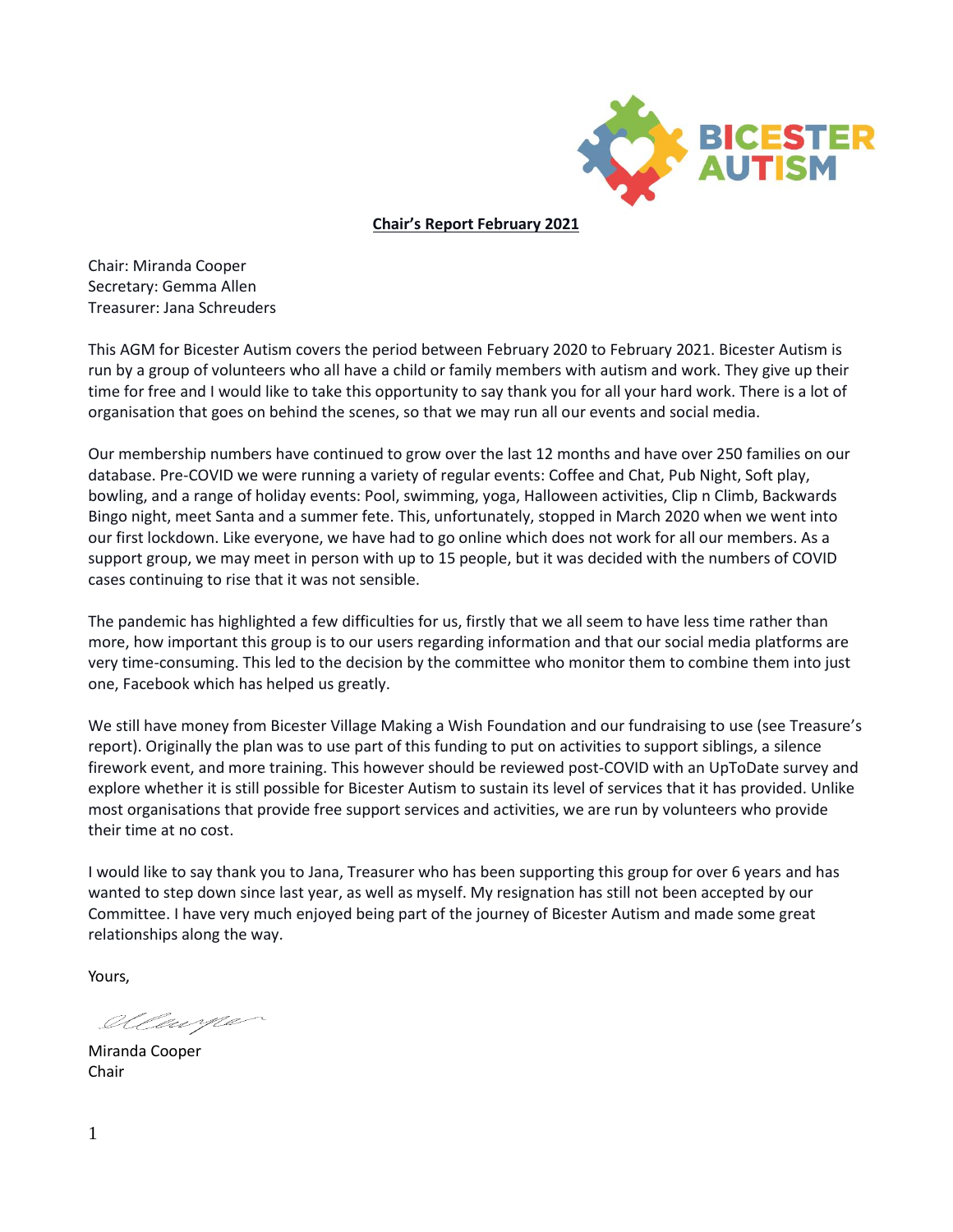

#### **Bicester Autism Role descriptions for:**

#### **Chair:**

Provide leadership and support for the coordinators group Meet with co-ordinators to look at next steps and lead on the development of Bicester Autism Delegate duties and functions Financial responsibility for Bicester Autism accounts Hold an annual AGM: Provide a Chair's AGM report, make sure the Bicester Autism community is invited to the AGM, reports are produced and minutes taken. Making sure policies are up to date Responsible for any complaints that are brought to Bicester Autism.

#### **Treasurer:**

Monitor financial administration Create and deliver the Finance Report for the AGM Reconciling bank statements, and managing cash flow Responsible for paying invoices Responsible for insurance Work in consultation with the Chair and Coordinator group

### **Secretary:**

Support the Chair in the smooth running of Bicester Autism: running meetings, circulating agendas and reports, organizing AGM Maintain effective administration Administrative tasks to support Bicester Autism Keep the membership records of Bicester Autism Responding and posting on Bicester Autism social media Taking minutes at meetings

The Vice role for each of the above will provide support to the substantive role in undertaking their duties.